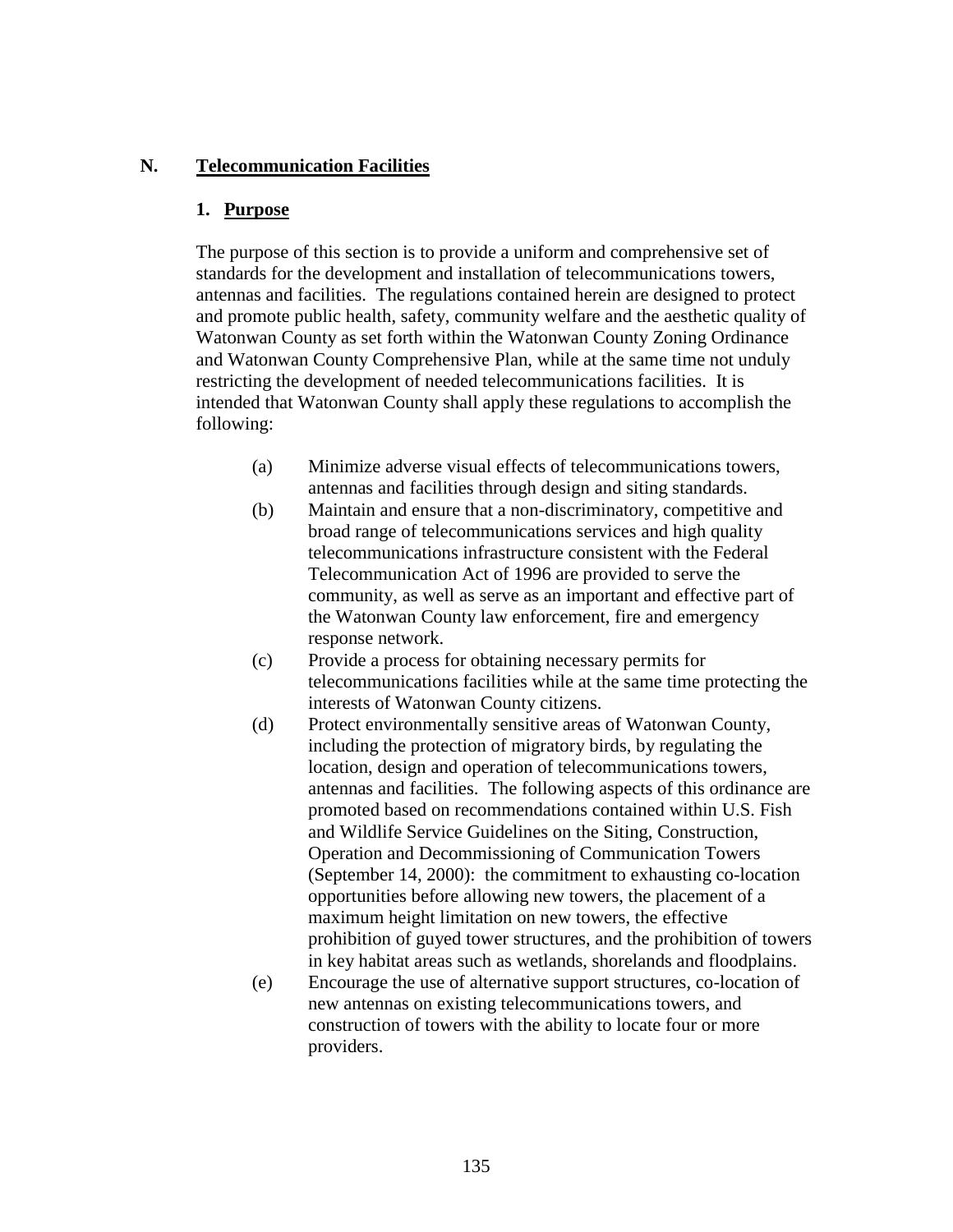# **2. Definitions**

The following definitions shall apply to this chapter unless the context dictates otherwise. All definitions in Section 2 shall apply unless specifically defined in this chapter.

**Alternative Support Structure**: means structures including but not limited to clock towers, steeples, silos, light poles, water towers, free-standing chimneys, utility poles and towers, towers, buildings or similar structures that may support telecommunications facilities.

**Antenna**: means any system of wires, poles, rods, reflecting discs, or similar devices used for the transmission or reception of electromagnetic waves when such system is either external to or attached to the exterior of a structure. Antennas shall include devices having active elements extending in any direction, and directional beam type arrays having elements carried by an disposed from a generally horizontal boom that may be mounted upon and rotated through a vertical mast or tower interconnecting the boom and antenna support, all of which elements are deemed to be a part of the antenna.

**Antenna Building Mounted**: means any antenna, other than an antenna with its supports resting on the ground, directly attached or affixed to a building.

**Antenna Ground Mounted**: means any antenna with its base placed directly on the ground.

**Camouflaged Tower**: means any telecommunications tower that due to design or appearance hides, obscures, or conceals the presence of the tower and antennas. Camouflaging may be accomplished by a suitable combination of the following examples: lack of lighting, low tower height, non-contrasting colors, screening and landscaping, and others.

**Carrier**: means companies licensed by the Federal Communications Commission (FCC) to build personal wireless telecommunications facilities and operate personal wireless telecommunications services. Also called a provider.

**Co-location**: means a telecommunications facility comprised of a single telecommunications tower or building supporting multiple antennas, dishes, or similar devices owned or used by more than one public or private entity.

**Guyed Structure**: means a telecommunications tower that is supported in whole or in part by guy wires and ground anchors or other means of support besides the superstructure of the tower itself.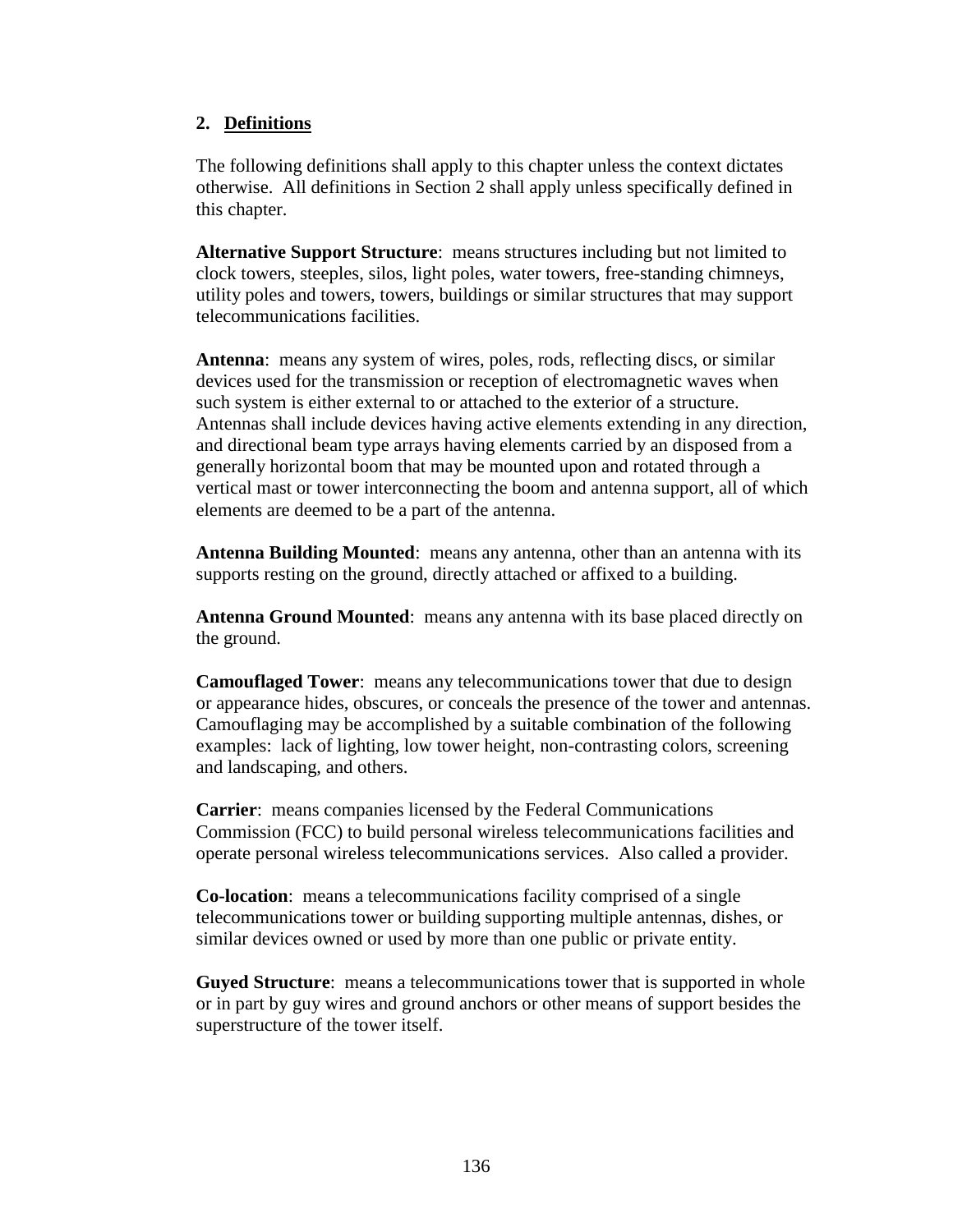**Height, Telecommunications Tower**: means the distance measured from the original grade at the base of the tower to the highest point of the tower. This measurement excludes any attached antennas and lighting.

**Lattice Structure**: means a telecommunication tower that consists of vertical and horizontal supports and crossed metal braces.

**Monopole Structure**: means a telecommunication tower of a single pole design.

**Operation**: means other than nominal use; when a facility is used regularly as an integral part of an active system of telecommunications it shall be deemed in operation.

**Provider**: see Carrier

**Satellite dish:** means a device incorporating a reflective surface that is solid, open mesh, or bar configured that is shallow dish, cone, horn, or cornucopia shaped and is used to transmit or receive electromagnetic signals. This definition is meant to include, but is not limited to, what are commonly referred to as satellite earth stations, Television Receiver Only (TVRO) and satellite microwave antennas.

**Telecommunications Facility**: Means a facility, site or location that contains one or more antennas, telecommunications towers, alternative support structures, satellite dish antennas, other similar communication devices and support equipment which is used for transmitting, receiving, or relaying telecommunication signals, excluding facilities exempted under Section 3.

**Telecommunication Facility Structure**: means a telecommunication tower or alternative support structure on which telecommunications antenna(s) may be mounted.

**Telecommunications Tower**: means any structure that is designed and constructed primarily for the purpose of supporting one or more antennas, including camouflaged towers, lattice towers, guy towers, or monopole towers. This includes radio and television transmission towers, microwave towers, and common-carrier towers. It shall exclude alternative support structures and those facilities exempted under Section 3.

**Utility Pole Mounted Antenna**: Means an antenna attached to or upon an existing or replacement electric transmission or distribution pole, streetlight, traffic signal, athletic field light, or other approved similar structure.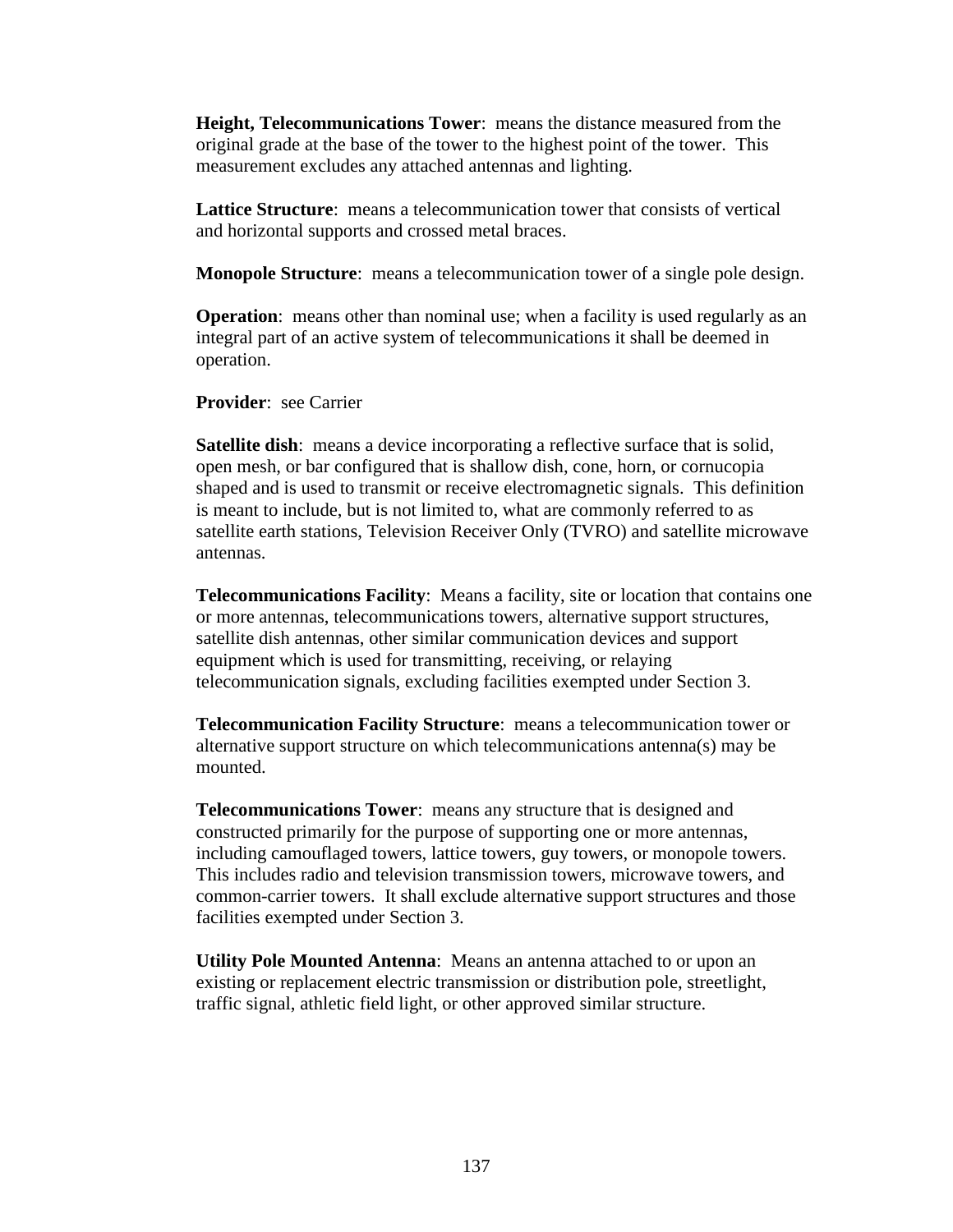# **3. Exemptions**

- (a) Exempt from review under this chapter will be: television antennas, satellite dishes (one) 1 meter (or 39 inches) in diameter or less, satellite dishes used commercially and (three) 3 meters in diameter or less, receive only antennas, amateur radio facilities, and mobile services providing public information coverage or news events or of a temporary or emergency nature.
- (b) Exempt from the conditional use permit requirements of this section will be satellite dishes more than 1 meter in diameter, ground mounted antennas not exceeding 100 feet in height, building mounted antennas not exceeding 25 feet above the highest part of the building to which they are attached, utility pole mounted antennas not exceeding 25 feet above the highest part of the utility pole to which they are attached and antennas co-located on an existing telecommunications facility structure. These structures shall be authorized with a land use permit.
- (c) Exempt structures under this chapter are subject to all other applicable provisions of the zoning code and Airport Height Ordinance.

# **4. Areas Where Telecommunications Facilities May be Allowed or Prohibited**

- (a) Telecommunications facilities may be allowed as a conditional use in the following zoning districts, subject to public hearing, review and approval by the County Planning Commission:
	- (1) Agriculture
	- (2) Commercial
	- (3) Industrial
- (b) Telecommunication facilities, except exempt facilities, shall not be allowed in the following areas due to potential harm to the environment.
	- (1) Shoreland
	- (2) Floodplains
- (c) Telecommunication facilities, except exempt facilities, **shall not be allowed** in the following areas due to potential conflict with other uses of the land: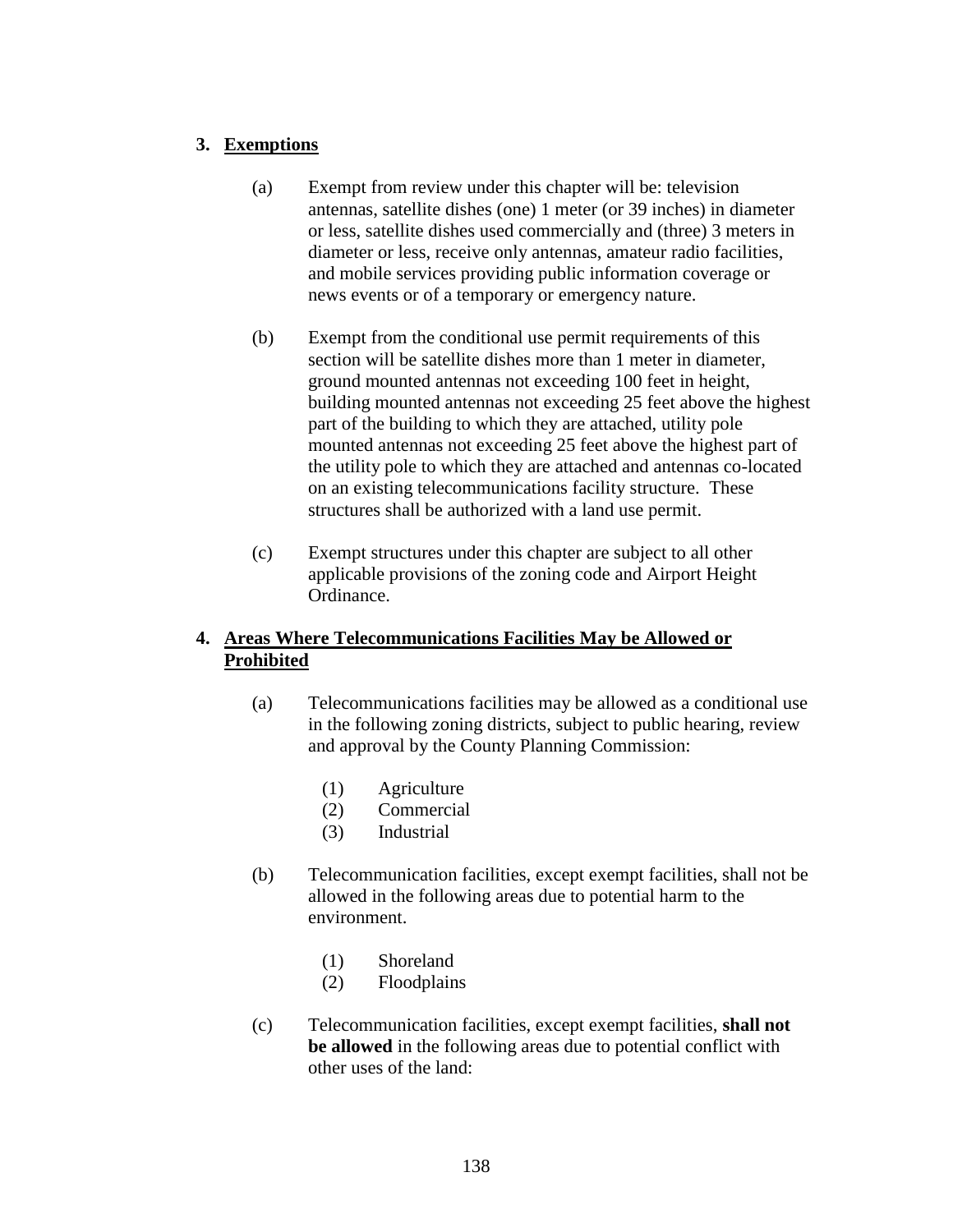- (1) Historic sites and districts listed on the National Register of Historic places.
- (2) Habitat areas of threatened or endangered species.
- (3) Areas designated for planned residential use in the Watonwan County Comprehensive Plan.
- (4) Zoning Districts:
	- (a) Residential
	- (b) Residential/Recreational

### 5. **Conditional Use Permit Required**

- (a) A conditional use permit is required for all telecommunication facilities, except exempt facilities. Section 12N (7) shall apply to all telecommunication facilities.
- (b) The Zoning Administrator shall review a conditional use permit application for compliance with the provisions of this section, and the County Planning Commission shall review and act to reach a recommendation to either approve or deny the Conditional Use Permit to the County Board.
- (c) In addition to the information required by Section 12N  $(7)$ , the application shall include the following:
	- (1) A legal description of the facility site.
	- (2) A plat of survey showing the parcel boundaries, lease boundaries, tower, accessory structures, ancillary facilities, location, access, landscaping and fencing.
	- (3) An original signature of the applicant, landowner, lessees and holders of easements. The identity of the carrier, service provider, applicant, landowner and their legal status. The name, address and telephone number of the officer, agent or employee responsible for the application.
	- (4) A description of the telecommunications services that the applicant offers or provides to persons, firms, businesses or institutions.
	- (5) In the case of a leased site, a lease agreement or binding lease memorandum which shows on its face that it does not preclude the facility owner from entering into leases on the tower with other provider(s) and the legal description and amount of property leased.
	- (6) Copies of co-location search letters and responses as defined in Part 6.
	- (7) A tabular and map inventory of all the applicant's existing telecommunications facilities located within Watonwan County and including all of the applicants' existing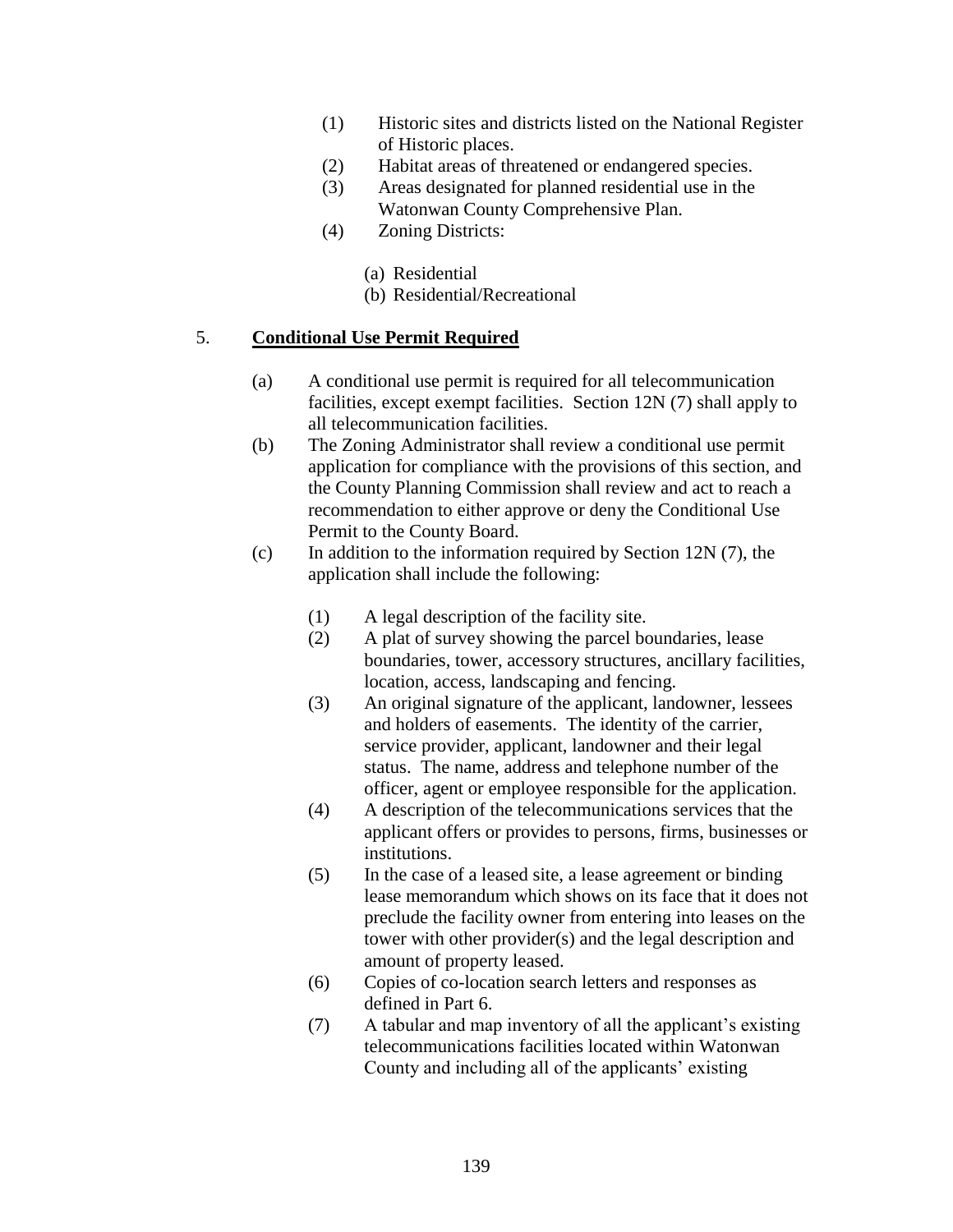telecommunications facilities within 1 mile of the county boundary.

- (8) Federal Communication Commission (FCC) license numbers and registration numbers, if applicable.
- (9) Copies of Finding of No Significant Impacts (FONSI) statement from the Federal Communication Commission (FCC) or Environmental Impact Study (EIS), if applicable.
- (10) Copies of the determination of no hazard from the Federal Aviation Administration (FAA).
- (11) An alternatives analysis, prepared and signed by a radio frequency engineer, shall be submitted by the applicant or on behalf of the applicant by its designated technical representative, except for exempt facilities, for review by the department and the County Planning Commission. The analysis shall identify all reasonable, technically feasible, alternative locations or facilities which could provide the proposed telecommunications service within 3 miles of the proposed site. The analysis shall include:
	- (a) Propagation maps showing the existing and proposed signal of the carrier or service provider within all of Watonwan County and within at least 5 miles of the county boundary. Propagation maps shall include areas served through roaming agreements with other service providers if applicable.
	- (b) An explanation of the feasibility of co-locating the proposed telecommunication service on all existing facilities within the 3-mile radius.
	- (c) An explanation of the feasibility of locating the proposed telecommunication service on an alternative support structure within the 3-mile radius.
	- (d) An explanation of the rational for the site that was selected in view of the relative merits of any of the feasible alternatives.
- (12) A report prepared by a structural engineer licensed by the state of Minnesota certifying the structural design of the tower and its ability to accommodate at least three additional antennas.
- (13) Proof of liability coverage. Watonwan County shall be a certificate holder in this policy.
- (14) Proof of financial security for tower removal as defined in Part 8 (b).
- (15) Such other information as the department or the County Planning Commission may reasonably require.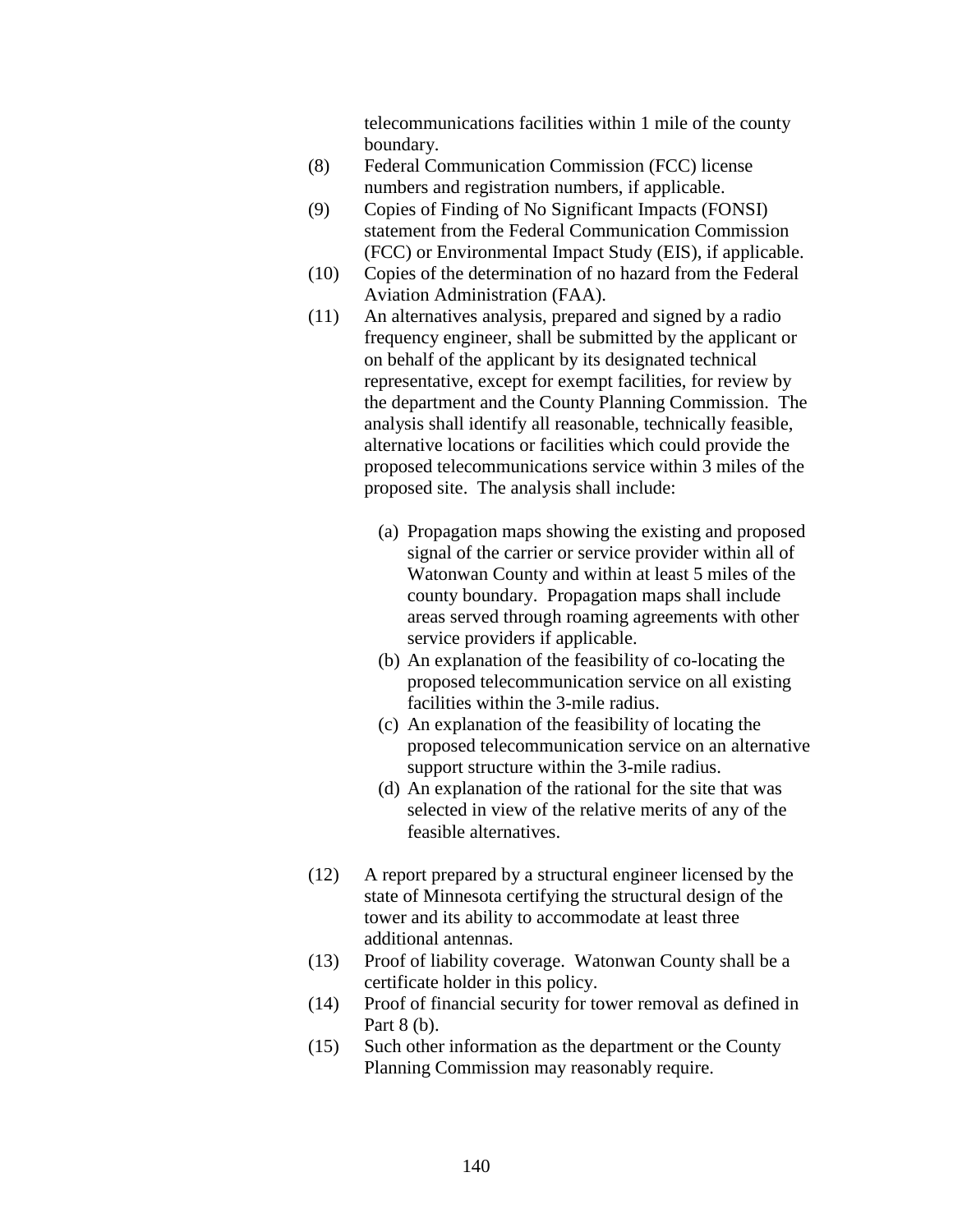(d) The Zoning Administrator, with the approval of the County Planning Commission, may employ on behalf of Watonwan County an independent technical expert to review technical materials submitted by the applicant or to prepare any technical materials required but not submitted by the applicant. The applicant shall pay the reasonable costs of such review and/or independent analysis, and shall pay the estimated cost of such services before they are rendered. All invoices, fees and charges shall be paid in full before the issuance of a conditional use permit.

# 6. **Co-location**

Co-location shall be the preferred method for establishing new telecommunications facilities. Every effort shall be made to co-locate the proposed facility on existing telecommunications facilities or other similar facilities or alternative support structures.

- (a) Any applicant requesting permission to install a new telecommunications tower shall provide evidence of written contact with all wireless service providers who supply service within 3 miles of the proposed facility.
- (b) The applicant shall inquire about potential co-location opportunities at all technically feasible locations.
- (c) The contacted providers shall be requested to respond in writing to the inquiry within 30 days. The applicant's letter(s) as well as response(s) shall be presented to the department as a means of demonstrating the need for a new tower. Supporting evidence of the need for a new tower may consist of any of the following conditions:
	- (1) No existing towers or alternative support structures are located within the geographic area required to meet the applicant's engineering requirements.
	- (2) Existing towers or alternative support structures are not of sufficient height to meet the applicant's engineering requirements.
	- (3) Existing towers or alternative support structures do not have sufficient strength to support the applicant's proposed antenna and related equipment.
	- (4) The applicant's proposed system would cause electromagnetic interference with the system on the existing tower or alternative support structure, or the system on the existing tower or alternative support structure would cause electromagnetic interference with the applicant's proposed system.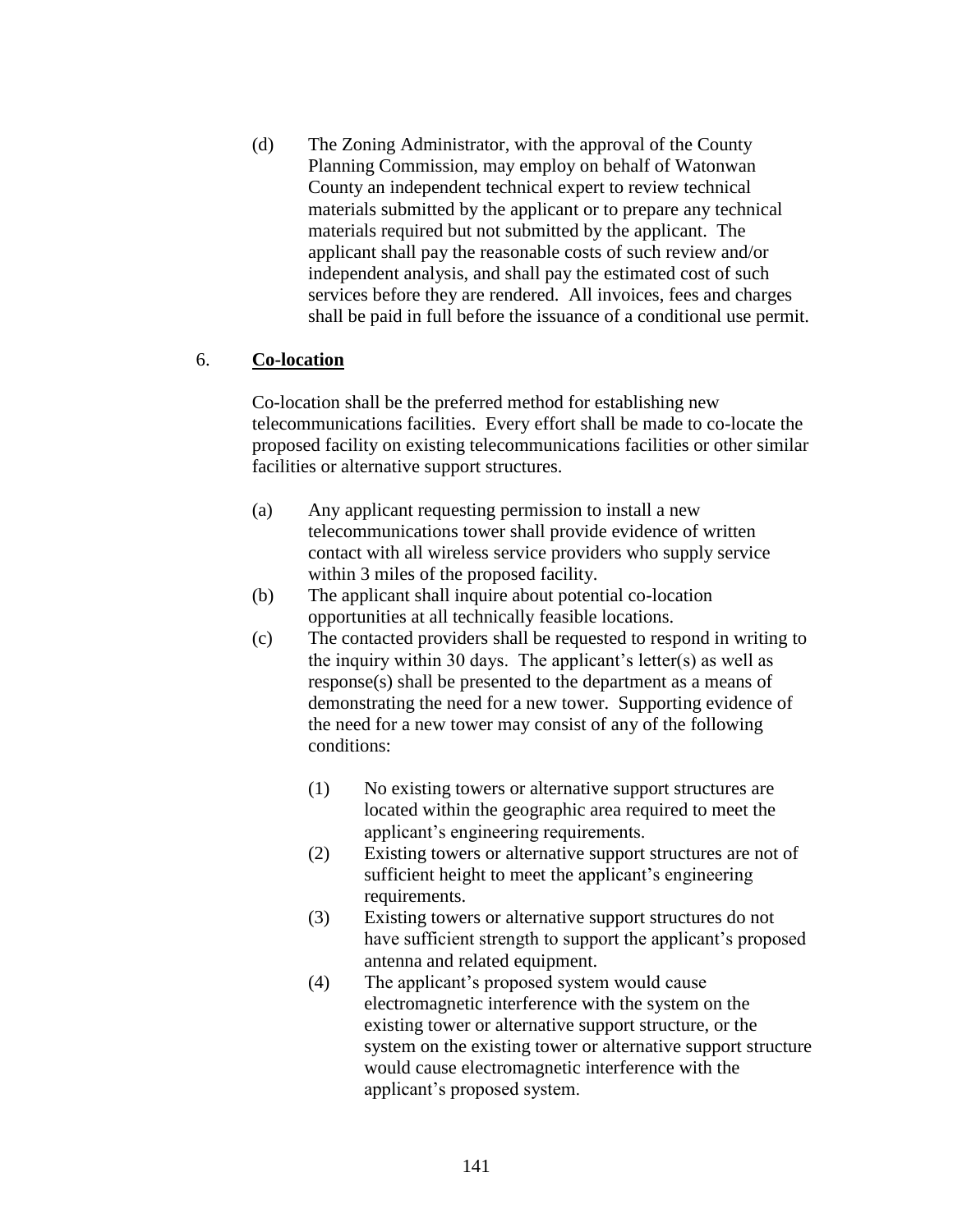- (5) The fees, cost or contractual provisions required by the owner to share an existing tower or alternative support structure or to adapt an existing tower or alternative support structure for co-location are unreasonable.
- (6) The applicant demonstrates that thee are other limiting factors that render existing towers or alternative support structures unsuitable.
- (d) Telecommunications facility structures permitted under this chapter shall allow other users to lease space on the structure up to the maximum number of users allowed by permit. The owner/operator of the facility shall make space available at market rates and with contractual terms standard in the industry within Minnesota. The owner/operator may refuse to lease space on the telecommunications facility structure if the proposed system would cause electromagnetic interference with the system(s) on the existing telecommunications facility structure, or the system(s) on the siting telecommunications facility structure would cause interference with the proposed system, subject to verification by the department.
- (e) The response of the owner(s)/operator(s) of existing telecommunications facilities to requests for co-location will be considered during the review process established by Part 8. Unreasonable responses to requests for co-location shall be grounds for revocation of a conditional use permit.
- (f) County and local government agencies shall have the right to reserve space upon any new tower or upon any tower being substantially modified. Reservation of the accommodation upon the structure shall be acquired during the permit approval process through good faith negotiations with the applicant.

# **7**. **Design Requirements**

- (a) **Lattice** towers may be allowed if all other requirements of this chapter are met.
- (b) **Monopole** structures may be allowed if all other requirements of this chapter are met.
- (c) **Guyed** structures are discouraged and may only be allowed if the applicant demonstrates to the satisfaction of the County Planning Commission that no other type of telecommunications facility structure will provide an equivalent level of service. Economic considerations shall not be used in determining whether a guyed structure may be used.
- (d) **Height** of all telecommunications towers shall be limited to no more than 199 feet above original grade, unless the applicant can demonstrate to the satisfaction of the County Planning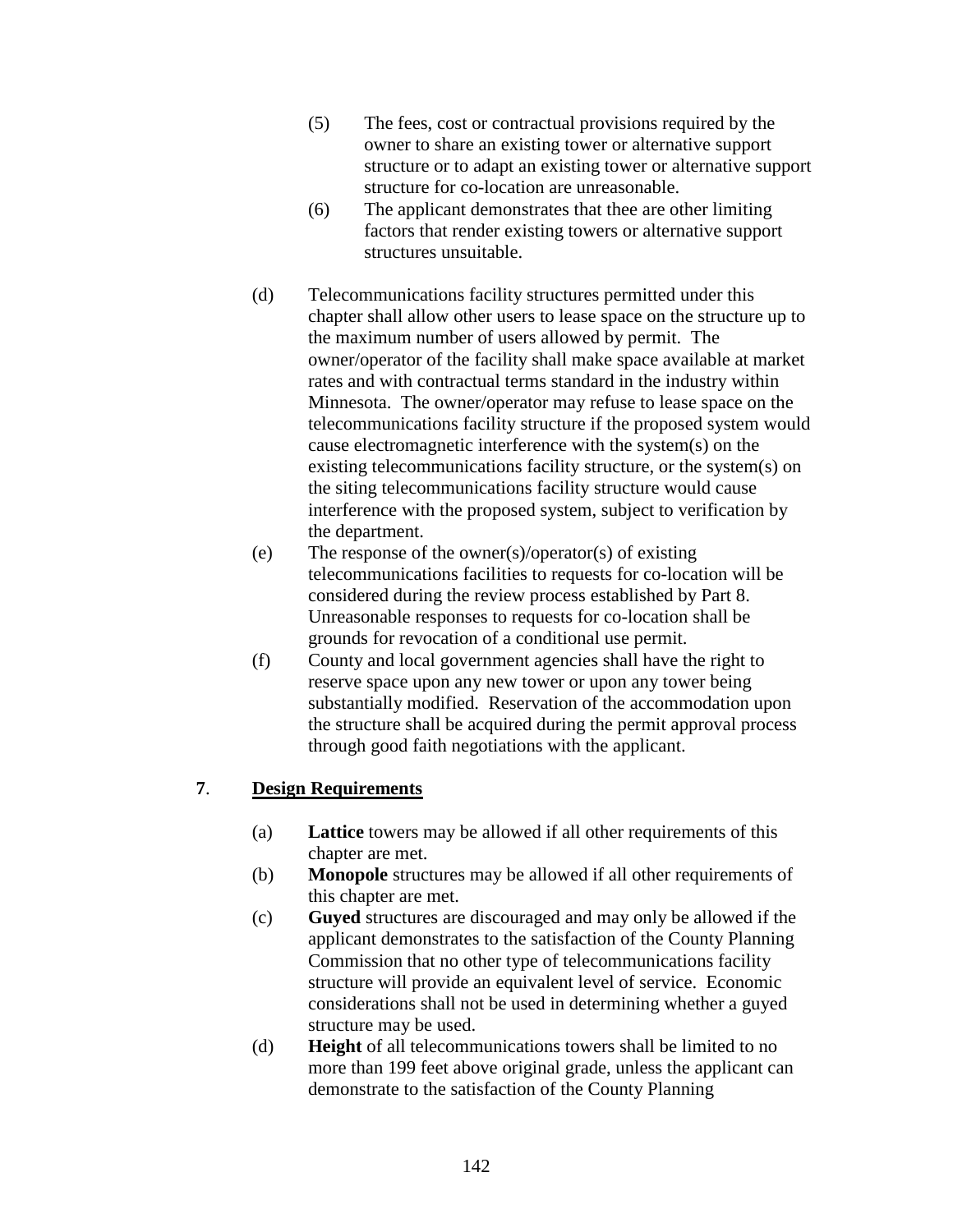Commission that a great height is necessary to provide coverage meeting the minimum requirements of the Federal Communication Commission (FCC) license(s) and that no feasible alternative exists to provide coverage, such as co-locating on existing telecommunications towers or alternative support structures, constructing a new tower in a different location or constructing multiple towers of a shorter height.

(e) New towers shall be designed structurally and electrically to accommodate the applicant's antennas and comparable antennas for at least **3 additional users (**minimum of **4 total users** required for each telecommunications facility structure). Towers must also be designed to allow for future rearrangement of antennas on the tower and to accept antennas mounted at different heights. The requirement for construction to allow a minimum of 3 additional users may be waived by the County Planning Commission if evidence is provided that a special circumstance exists that would prevent the proposed telecommunications facility structure from feasibly supporting additional users and antennas.

# 8. **Performance Standards**

- (a) **Monitoring and Reporting.** The applicant shall monitor the telecommunications facility to ensure full compliance with Federal Communication Commission (FCC) regulations. A report shall be submitted to the department within one month of activation of the facility. Additional reports shall be submitted as needed in conformance with Section 12N (11) of this Section.
- (b) **Security for Removal.** The applicant or owner of the telecommunications facility shall provide a bond, irrevocable letter of credit or other suitable financial guarantee as determined by the County Planning Commission to ensure the removal of the facility after use has been discontinued as defined by Part 10 of this Section. The amount of financial guarantee shall be no less than \$30,000. Watonwan County shall be a certificate holder in the financial guarantee.
- (c) **Security.** All telecommunications facilities shall be reasonably protected against unauthorized access. The bottom of all towers from the ground level to 12 feet above ground shall be designed to preclude unauthorized climbing and shall be enclosed with a minimum of a 6 foot high chain link fence with a locked gate. Guy anchors of guyed towers shall be similarly protected.
- (d) **Signs.** Signs shall be mounted on the fenced enclosure on or adjacent to the gate prohibiting entry without authorization, warning of the danger from electrical equipment and unauthorized climbing of the tower, and identifying the owner of the tower and telephone number for contact in case of emergency. The sign shall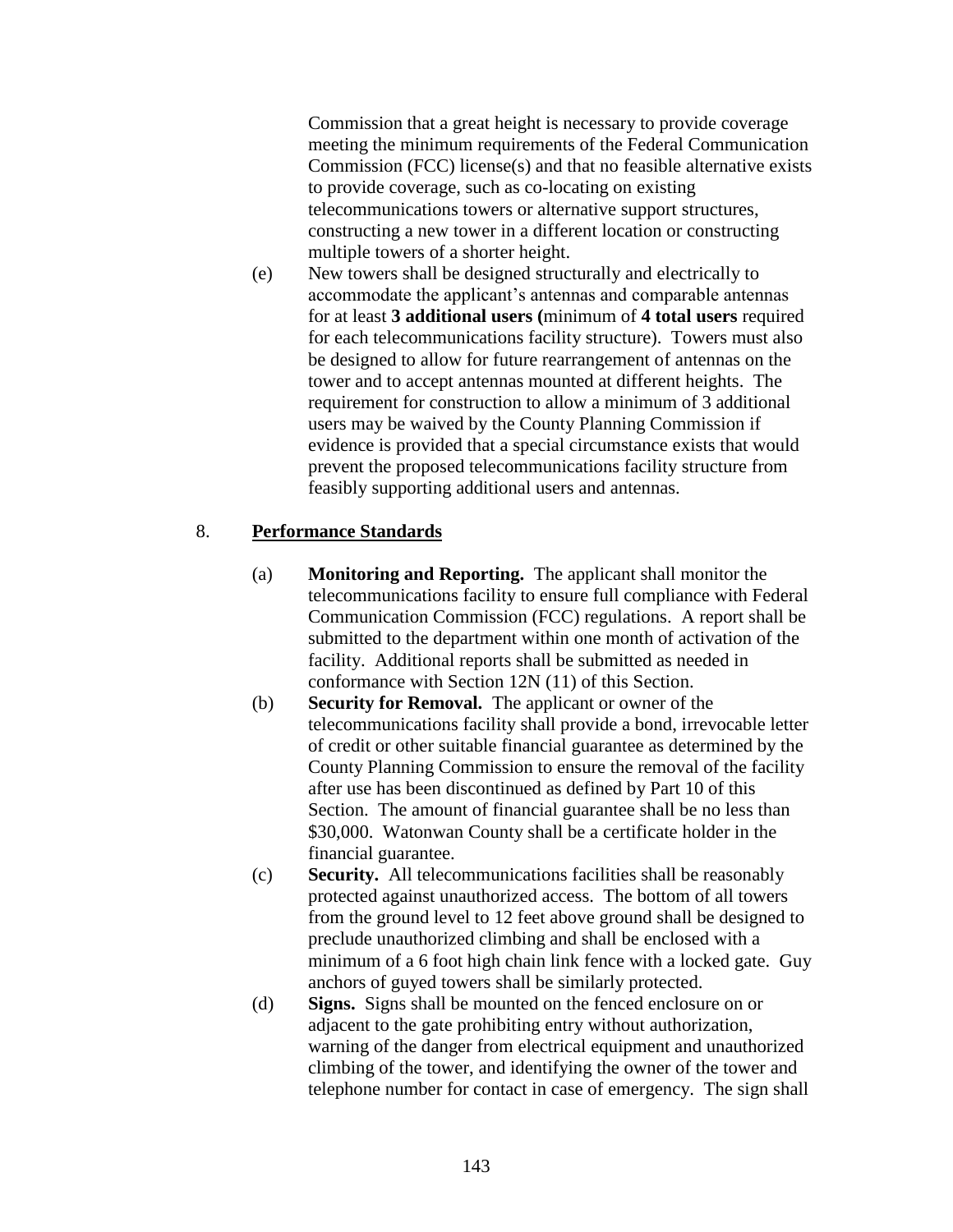be no larger than 6 square feet. No commercial advertising signs may be located on a telecommunications facility site.

- (e) **Screening and Landscaping.** All telecommunications facilities, except exempt facilities, shall be designed to blend in to the surrounding environment and to hide views of the facility from adjoining properties and public roads to the greatest extent feasible.
	- (1) Existing mature vegetation and natural landforms shall be preserved to the greatest extent possible.
	- (2) In locations where existing mature vegetation and landforms will not adequately screen the views of the facility, the site shall be landscaped and maintained with a buffer of plant materials.
		- (a) The landscaped buffer shall consist of evergreen trees planted such that the primary structure and all accessory structures will be completely screened from view at ground level.
		- (b) Trees planted must be at least 4 feet in height at the time of planting.
		- (c) Upon project completion, the owner(s)/operator(s) of the facility shall be responsible for maintenance and replacement of all required landscaping and screening.

(f) **Lighting.** No lighting of the principal telecommunications facility structure shall be allowed unless required by the Federal Aviation Administration (FAA) or Federal Communications Commission (FCC). If required, lighting shall be installed only when no other options are available.

- (1) Red lights shall be preferred to white lights on the primary telecommunications facility structure or tower.
- (2) High visibility paint shall be preferred to daytime lighting of any kind on the primary telecommunications facility structure or tower.
- (3) Lighting of accessory structures and the facility site may be permitted by the County Planning Commission if it is of low intensity, directed inward and downward and is limited to within the facility site boundary.
- (g) **Access.** Access shall be provided by an all-weather gravel or paved driveway.
- (h) **Setbacks**. The following minimum setback distances shall apply: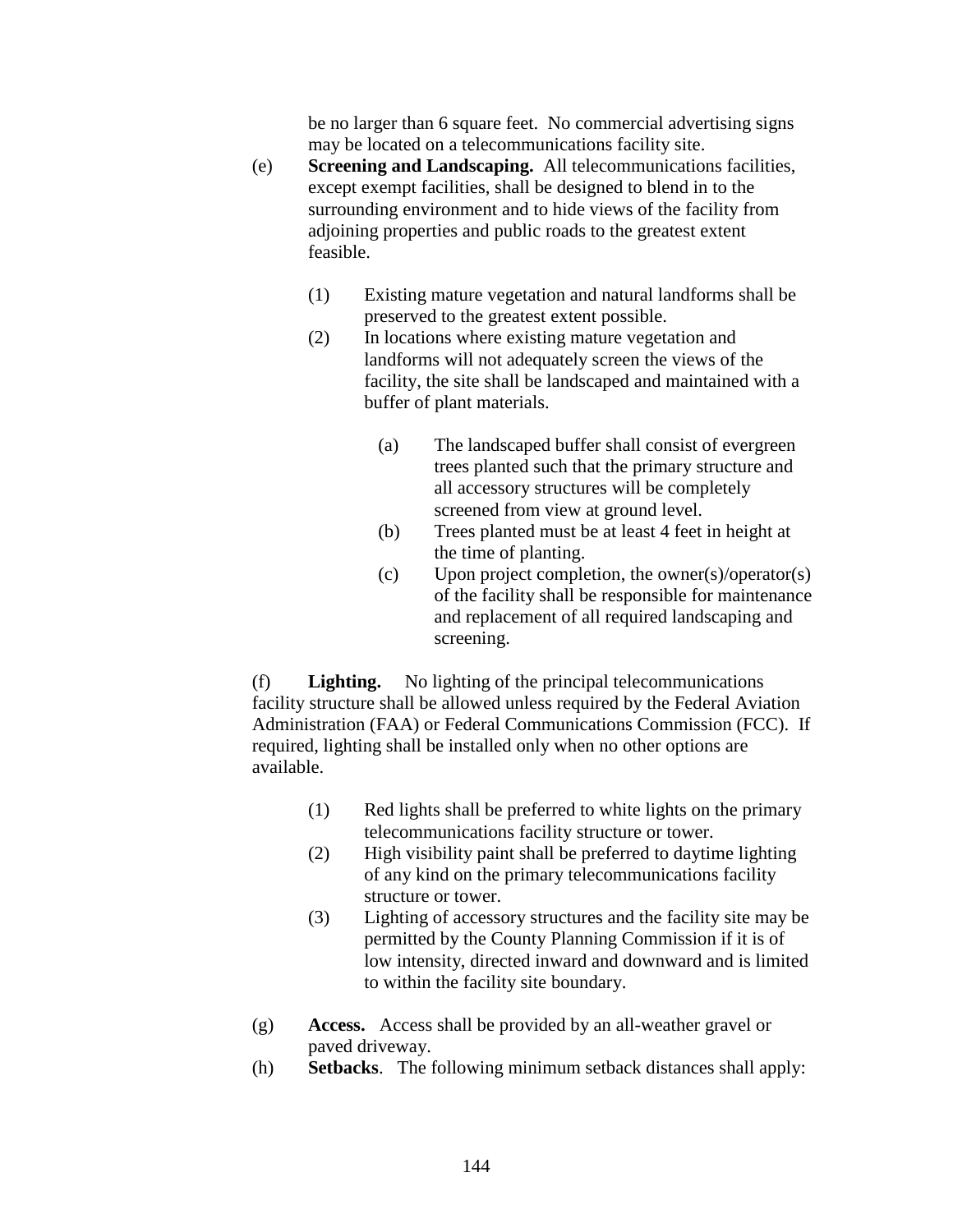- (1) No telecommunications facility structures shall be located within 500 feet of any residence.
- (2) No telecommunications tower shall be located less than (one and one-quarter) 1.25 times the approved height of the tower from any property boundary.
- (3) Setbacks required for telecommunications towers shall be measured from the center of the tower structure.
- (i) **Lot Size**. When a new lot is created for the purpose of locating a telecommunications facility, the minimum lot size for that zoning district shall apply.
- (j) **Facility Construction**. All telecommunications facilities approved with a conditional use permit shall be completely constructed and in operation within 1 year of the date of approval. An extension of time, not to exceed 6 months, may be granted by the Zoning Administrator due to inclement weather or other extenuating circumstances. There is no additional fee for an extension.

# **9. Pre-Existing Telecommunications Towers and Facilities**

Existing, legal, nonconforming telecommunications towers and facilities may add to, move or replace antennas or other transmitting or receiving devices only if these alterations do not increase the nonconformity of the existing facility, and only after submitting an information report similar to those required by Part 11 (c) of this Section. Alterations not listed in this section or listed as exempt under Part 3 (b) shall be prohibited unless the facility is brought into conformance with the provisions of this Section including the issuance of a Conditional Use Permit.

#### **10**. **Removal of Abandoned Telecommunication Facilities**

It is the express policy of Watonwan County that telecommunication facilities be removed and their sites restored to their pre-construction state once they are no longer in use and not a functional part of providing telecommunications service.

- (a) Removal and restoration of such facilities is the responsibility of the owner of the facility.
- (b) The telecommunications facility(s) shall be removed when use of the facility(s) has been discontinued or the facility had not been used for its permitted purpose for 12 consecutive months. Mere intent to continue use of the facility(s) shall not constitute use. The applicant/owner shall demonstrate through facility(s) lease(s) or other similar instruments that the use will be continued without a lapse of more than 12 consecutive months to constitute actual use. If the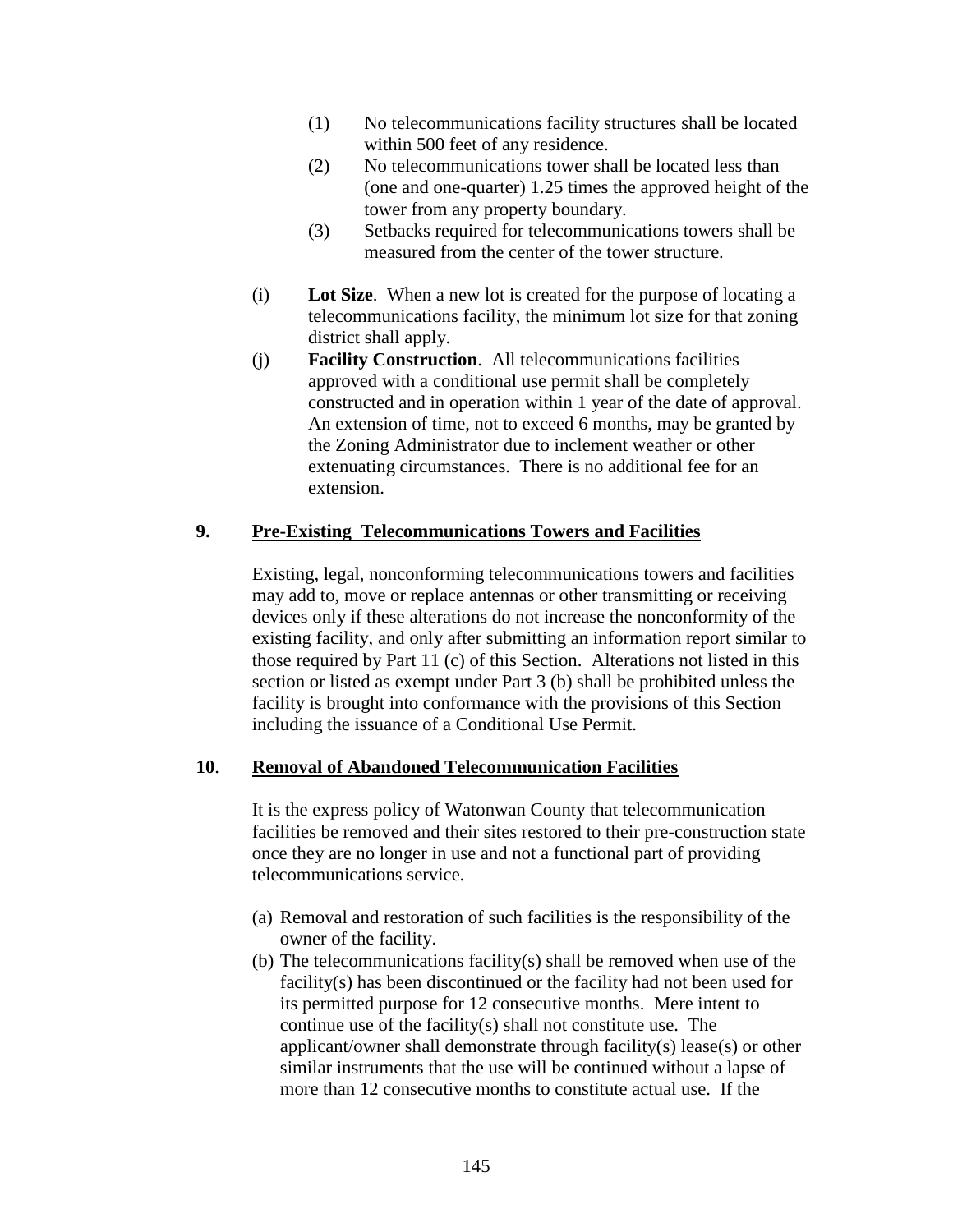applicant cannot demonstrate actual use, the facility shall be considered abandoned and shall be removed.

- (c) This restoration shall include removal of any subsurface structure or foundation, including concrete, used to support the telecommunications facility.
- (d) Nothing in this section prevents the removal of the facility prior to expiration of the 12-month period.

### **11. Review Fee and Reporting Requirements**

Beginning January 1, 2004, in order to insure compliance with the provisions of this chapter, the following reports and fees must be submitted to the department by the owner(s)/operator(s) of all existing telecommunications facilities under the jurisdiction of this Section.

- (a) By January 1, 2004, all towers and facilities capable of co-locating additional antennas shall:
	- (1) Provide the following information:
		- (a) A legal description of the facility site
		- (b) A plat of survey showing the parcel boundaries, lease boundaries, tower, accessory structures, ancillary facilities, location, access, landscaping and fencing.
		- (c) The identity, phone number and address of the facility owner, the landowner, all service providers making use of the facility, lessees and holders of easements.
		- (d) A description of the telecommunications services that the service providers broadcast from the facility.
		- (e) A propagation map(s) prepared by a radio frequency engineer (s) showing the current signal broadcast of all service providers that broadcast from the facility.
		- (f) A report prepared by a structural engineer certifying the actual capacity for co-location on the existing facility.
	- (2) Pay the review fee as prescribed in the Fee Schedule.
	- (3) Pay an additional review fee every 5 years thereafter as prescribed in the Fee Schedule.
- (b) By January 1, 2004, all towers and facilities not capable of co-locating additional antennas shall:
	- (1) Provide the following information:
		- (a) A legal description of the facility site.
		- (b) A plat of survey showing the parcel boundaries, lease boundaries, tower, accessory structures, ancillary facilities, location, access, landscaping and fencing.